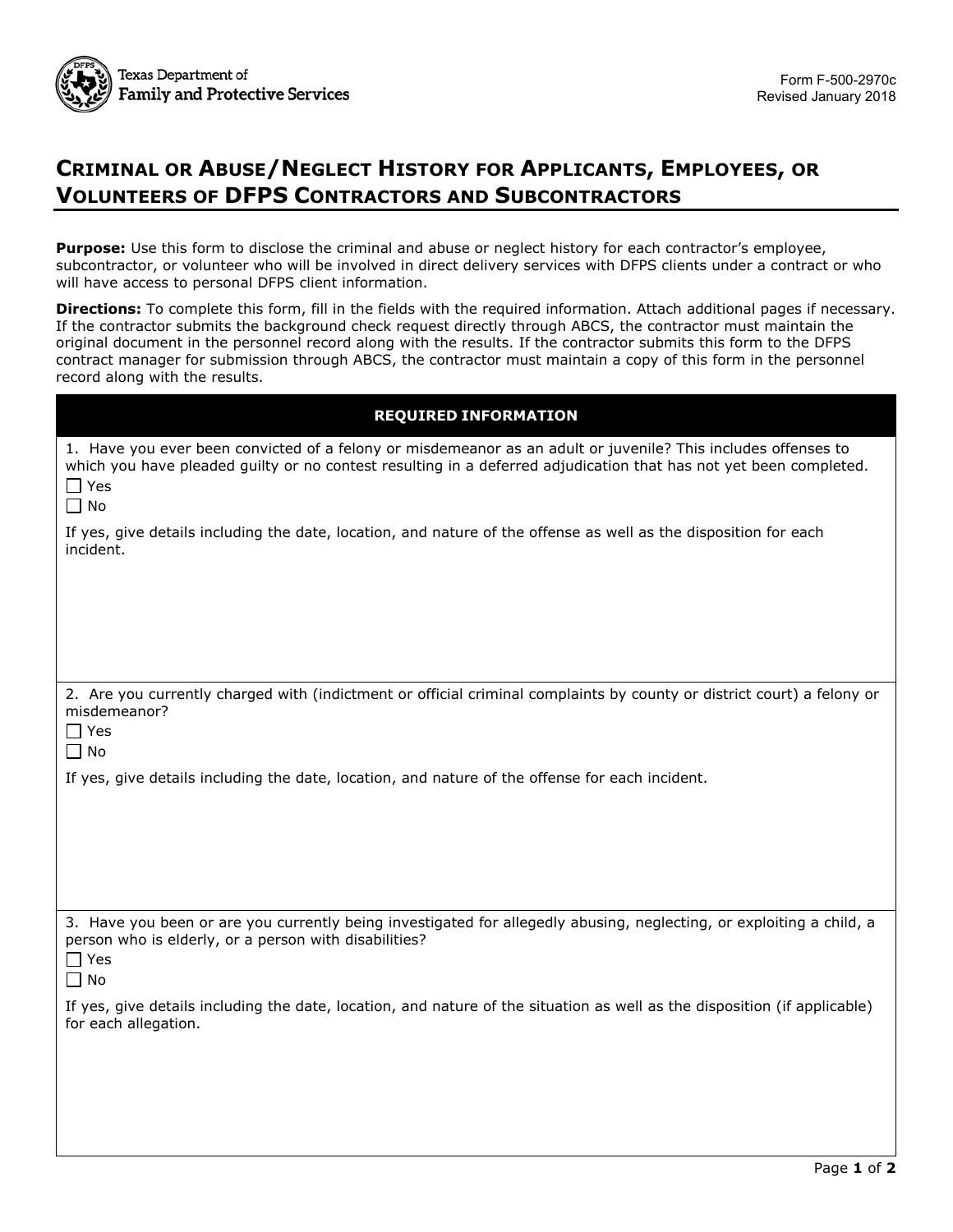

### **PRIVACY STATEMENT**

DFPS values your privacy. For more information, read our privacy policy online at: [www.dfps.state.tx.us/policies/privacy.asp.](http://www.dfps.state.tx.us/policies/privacy.asp)

### **SIGNATURE**

 omission of the information requested may result in my being barred from providing direct services or accessing I declare that the information provided on this form is true and correct. I understand that any misrepresentation or DFPS client records under a contract with DFPS.

I also agree to inform the contractor within 10 days if I am named in complaints, indictments, or convictions of offenses as described in items 1 and 2 above, or if I am investigated as described in item 3 of this form. The contractor must then notify the contract manager of this information.

identifying information. I grant permission to this contractor to request a DFPS Abuse/Neglect check, a Texas Department of Public Safety criminal history check, and (if applicable) a Federal Bureau of Investigation criminal history check using my

identifying information.<br>I consent to DFPS's disclosure of any and all information, including confidential information, obtained from the above-referenced sources to the contractor listed below in order to facilitate my employment, subcontracting, or volunteer service with such contractor.

Printed Name of Person Completing Form:

| Signature of Person Completing Form: | Date Signed:         |
|--------------------------------------|----------------------|
| <b>Contractor's Name:</b>            | Agency Account ID #: |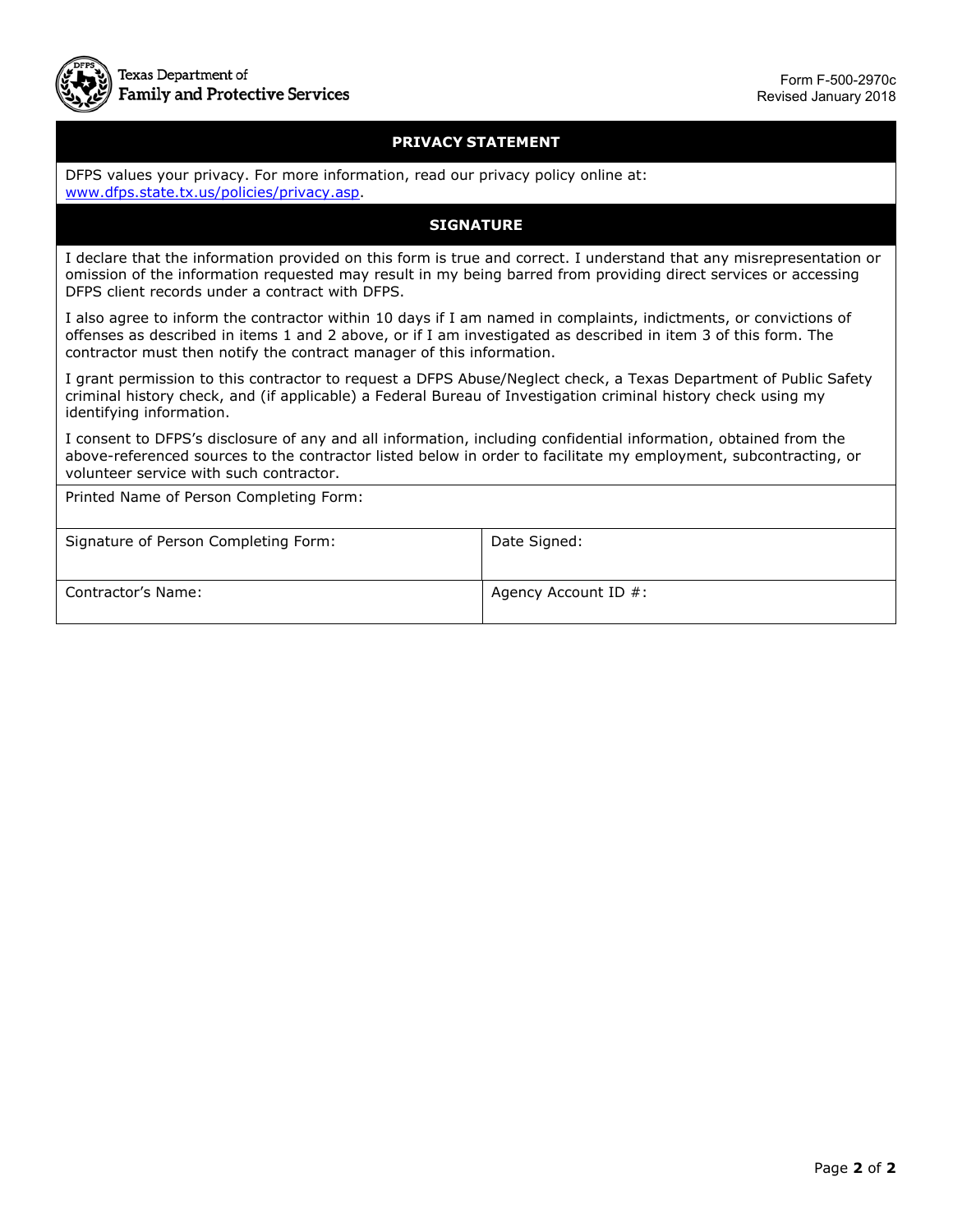

## **REQUEST FOR CRIMINAL HISTORY AND DFPS HISTORY CHECK FOR PURCHASED CLIENT SERVICES CONTRACTORS**

**Purpose:** Use this form to submit background checks on contractors, and each employee, subcontractor, or volunteer who will be involved in direct delivery services with DFPS clients under a contract or who have access to personal DFPS client information.

**Directions:** An authorized representative for the contractor completes the contractor information and verification signatures. The representative then completes identifying information for each person required to have a background check. Attach additional copies of the form as needed if background checks are needed on more than three individuals. If additional space is needed for the required information, please attach a separate sheet containing the information.

| <b>CONTRACTOR INFORMATION</b>                                                                                                                                                                                                                                                                                                                                                                                                                                                                                                                  |                                                                            |                   |              |  |  |  |
|------------------------------------------------------------------------------------------------------------------------------------------------------------------------------------------------------------------------------------------------------------------------------------------------------------------------------------------------------------------------------------------------------------------------------------------------------------------------------------------------------------------------------------------------|----------------------------------------------------------------------------|-------------------|--------------|--|--|--|
| <b>Contractor Name:</b>                                                                                                                                                                                                                                                                                                                                                                                                                                                                                                                        | Agency Account Number:                                                     | Telephone Number: |              |  |  |  |
| <b>Contractor Address:</b>                                                                                                                                                                                                                                                                                                                                                                                                                                                                                                                     | <b>Contractor Mailing Address:</b>                                         | County:           |              |  |  |  |
| <b>CONTRACTOR VERIFICATION SIGNATURES</b>                                                                                                                                                                                                                                                                                                                                                                                                                                                                                                      |                                                                            |                   |              |  |  |  |
| I verified (by reviewing the person's social security card or driver's license) that the information on this form<br>contains no willful misrepresentation and that the information given is true and complete to the best of my<br>knowledge. I understand that DFPS may contact others and, at any time, seek proof of any information contained<br>here. I understand that any willful misrepresentation or failure to provide identifying information within the stated<br>time limit is a cause for denial or revocation of the contract. |                                                                            |                   |              |  |  |  |
| Printed Name of Contractor, Owner,<br>Operator, or Authorized Representative:                                                                                                                                                                                                                                                                                                                                                                                                                                                                  | Signature of Contractor, Owner, Operator, or<br>Authorized Representative: |                   | Date Signed: |  |  |  |
|                                                                                                                                                                                                                                                                                                                                                                                                                                                                                                                                                | X                                                                          |                   |              |  |  |  |
| <b>PRIVACY STATEMENT</b>                                                                                                                                                                                                                                                                                                                                                                                                                                                                                                                       |                                                                            |                   |              |  |  |  |

DFPS values your privacy. For more information, read our privacy policy online at: www.dfps.state.tx.us/policies/privacy.asp.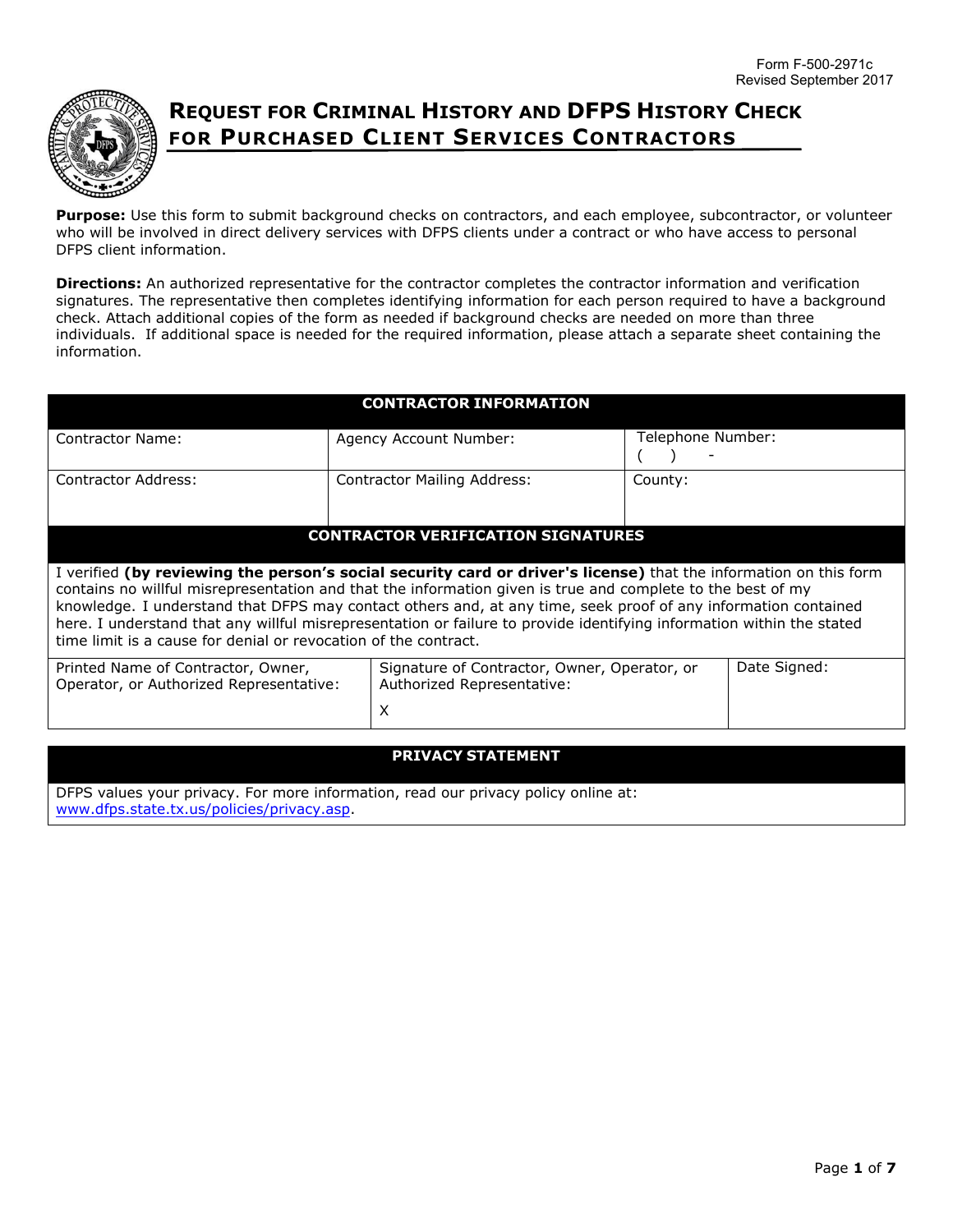#### Form F-500-2971c Revised September 2017

|                                                                                                                                                                                                                                | <b>INDIVIDUAL'S IDENTIFYING INFORMATION</b>               |                                                                                                                                                                                                                                                                        |                          |                           |  |
|--------------------------------------------------------------------------------------------------------------------------------------------------------------------------------------------------------------------------------|-----------------------------------------------------------|------------------------------------------------------------------------------------------------------------------------------------------------------------------------------------------------------------------------------------------------------------------------|--------------------------|---------------------------|--|
| First Name:                                                                                                                                                                                                                    | Middle Name:                                              |                                                                                                                                                                                                                                                                        | Last Name:               |                           |  |
| List any other name combinations the individual uses or has used in the past, including married and maiden<br>names below. If you do not provide every name that the individual has used, you may receive inaccurate results:: |                                                           |                                                                                                                                                                                                                                                                        |                          |                           |  |
| <b>Other First Names:</b>                                                                                                                                                                                                      | Other Middle Names:                                       |                                                                                                                                                                                                                                                                        | <b>Other Last Names:</b> |                           |  |
| Street Address:                                                                                                                                                                                                                | City:                                                     |                                                                                                                                                                                                                                                                        | State:                   | Zip Code:                 |  |
| County:                                                                                                                                                                                                                        | Telephone Number:<br>Residence<br><b>Business</b><br>Cell |                                                                                                                                                                                                                                                                        | Date of Birth:           | Gender:<br>Male<br>Female |  |
| Do you have a Social Security Number:                                                                                                                                                                                          |                                                           |                                                                                                                                                                                                                                                                        |                          |                           |  |
| Yes<br><b>No</b>                                                                                                                                                                                                               |                                                           |                                                                                                                                                                                                                                                                        |                          |                           |  |
| If the person has been issued a social security number,<br>(SSN), it must be provided to ensure the background<br>check result is valid: Please list the SSN below:                                                            |                                                           | If this person does not have a Social Security Number,<br>you must enter one of the following valid alternate<br>number types:<br>Alternative ID Type:<br>Driver License:<br>Number:<br>State:<br>State ID:<br>State<br>Number:<br>Permanent Residency Card<br>Number: |                          |                           |  |
|                                                                                                                                                                                                                                |                                                           | Passport<br>Number:                                                                                                                                                                                                                                                    | Country                  |                           |  |
|                                                                                                                                                                                                                                |                                                           | Canadian SIN<br>Number:                                                                                                                                                                                                                                                |                          |                           |  |
|                                                                                                                                                                                                                                |                                                           | Military ID<br>Number:                                                                                                                                                                                                                                                 |                          |                           |  |
| Has this person lived outside of Texas in the last 5 Years:                                                                                                                                                                    |                                                           |                                                                                                                                                                                                                                                                        | Birth City:              |                           |  |
| Yes<br>No                                                                                                                                                                                                                      |                                                           |                                                                                                                                                                                                                                                                        | Birth State:             |                           |  |
|                                                                                                                                                                                                                                |                                                           |                                                                                                                                                                                                                                                                        |                          |                           |  |